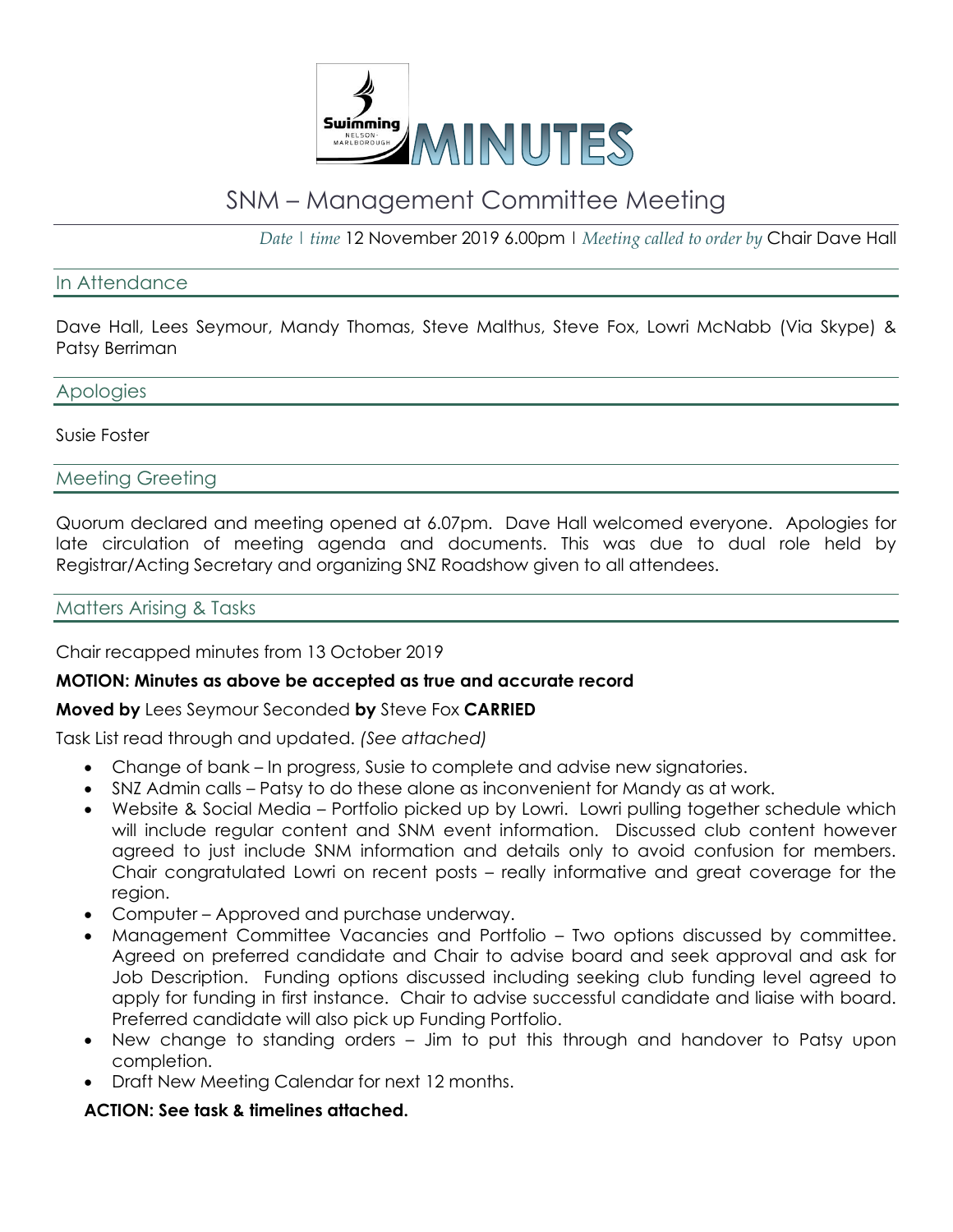Health & Safety

• Nothing to report.

Chair Report *(See attached)*

Secretary Report

- Emails received for funding applications. Advised by Secretary of Swimmers fund terms and timeframes via return email. Discussed view from Mandy that some may be requesting same funding as that give to Sam McKenzie and Talya Harwood for representing NZ. To be investigated and discussed at board level.
- Email received for quote for new Hytek compatible printer attached. Circulated to committee for approval via email.

Registrar Report *(See attached)*

- **SNM Country & Town** Pool Booked *(Danie)* Flier changes approved.
- **SNM Long Course Champs** Pool Booked *(SNM Registrar)* changes discussed to align events same or similar to SNM Short Course event. Mandy to draft event changes and forward to Registrar. Sub Committee formed Lees & Steve F. to go over and suggest changes to awards especially Laurie Crab Cup. Changes to be discussed via email and Patsy to collate new flier and circulate for approval.

CHANGES:-

- Times on Friday be moved to earlier warm up time of 5.15pm and start time of 6.00pm. Mandy advised this wasn't possible with work commitments. Committee agreed to leave as is with warm up 6.00pm and start time of 6.45pm.
- Laurie Crabb discussed to be looked into by subcommittee.
- Trophy eligibility agreed last year 19 February 2019 swimmers should only have to finish events in all strokes, not be made ineligible if DQ'd. Discussed again and to be looked at in depth by subcommittee.
- 11 and unders should be timed finals for all events.
- 400's and 200 fly should be timed finals and no NT's.
- DQ's include in flier that all Team Managers should report to Control table to check for DQ's before leaving venue.
- **SNM Short Course Champs** Pool Booked *(Lowri)*
- **South Island Champs** Lowri to look at availability with date changes.
- **Calendar** discussed, changes made and ratified. To be sent through to Board for approval and circulated. Discussion had around different formats. Agreed on leaving all meets on Calendar for this season. New column to be introduced to include tier of meet i.e. Club Only, Inter Club, Regional & National.
- Amendment required for record for Alfie Price typo. Correct and circulate with minutes.

SNZ Reports

• CHAIR LEVEL – Dave reported that Roadshow topics to be covered and asked intention of committee to attend. Patsy & Dave only members available. Also discussed SNZ's Member Protection Policy which will be implemented in next few months this aims to provide safer